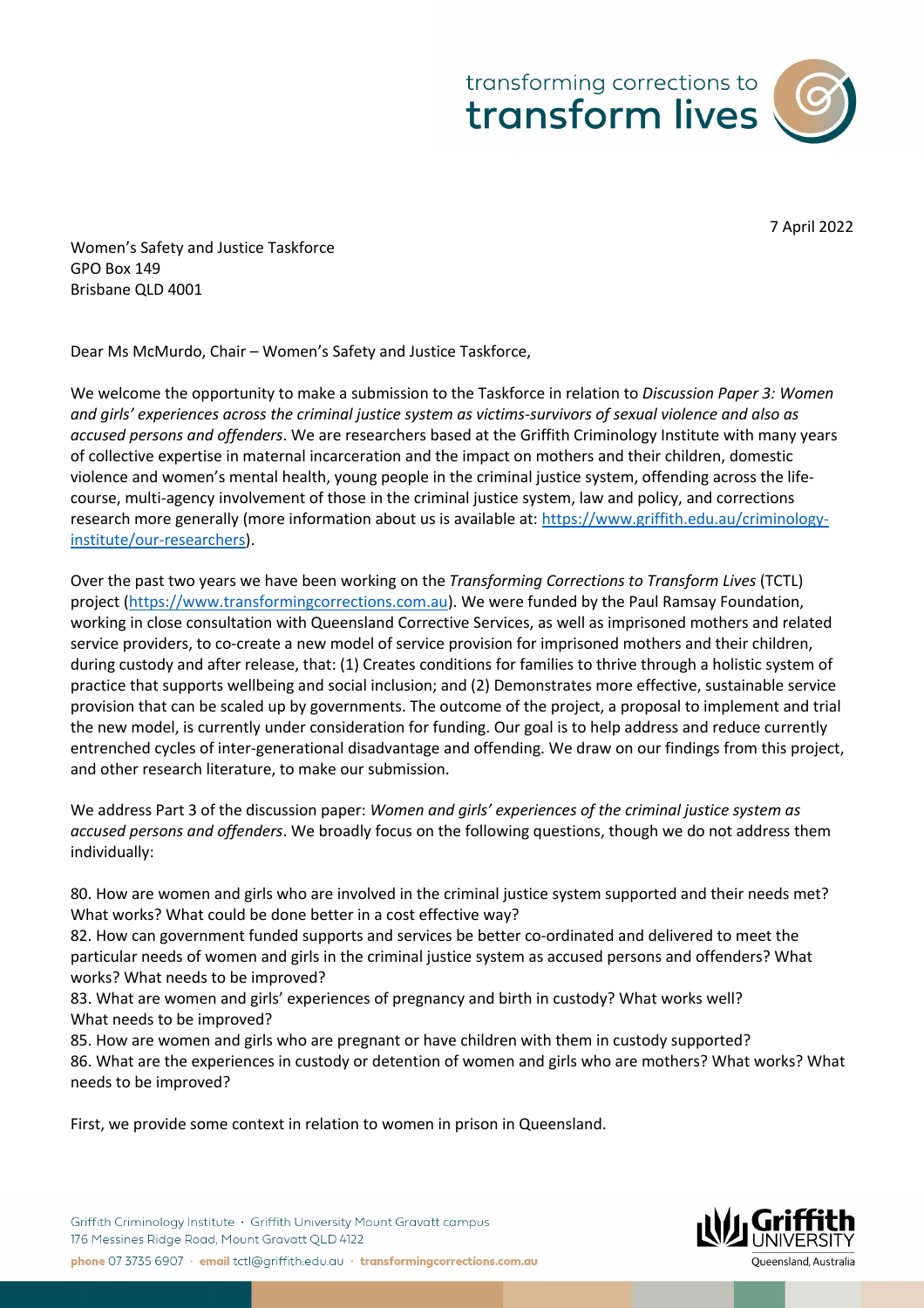

## **Women and mothers in prison**

Women are the fastest growing segment of the prison population and over a quarter of all female prisoners in Australia are in Queensland. The female prison population in Queensland has grown by 72% in the last decade (compared with a 53% increase for men), despite crime rates declining over this same period. The number of Indigenous women in prison has grown by almost 130% since 2010<sup>1</sup>. Of the more than 900 women in prison in Queensland today, approximately 40% are Indigenous women. The average age of women in prison is 34.8 years<sup>2</sup>. Compared to women who have never been imprisoned, women in prison are characterised by low educational attainment, high unemployment prior to prison, high rates of homelessness, high rates of mental health problems, a history of problematic substance use, a history of victimisation (child maltreatment, domestic violence), a history of prior imprisonment, and the experience of parental or caregiver incarceration during childhood<sup>3</sup>.

The maternal status of women in prison is not officially recorded in any Australian jurisdiction. However, survey data indicates that approximately 85% of women entering prison stated that they had been pregnant at some stage in their lives, while approximately two percent of women were pregnant when they entered prison<sup>3</sup>. A variety of programs in Australia and internationally have been developed to support imprisoned women and girls during pregnancy and birth, which includes, but is not limited to, in-prison prenatal care, such as dietary counselling, routine check-ups from midwives, antenatal exercise program, provision for a support person at the time of birth, and childbirth education. In most Australian states and territories, like many other jurisdictions, a number of parent support units have been set up, which allows mothers to have their young child (usually less than 5 years) with them in prison if they meet the eligibility criteria.

The establishment of mother and baby units is an important initiative to provide dedicated support to vulnerable mothers. The units offer an opportunity for mothers to raise their child in a secure and nurturing environment which provides protection against common risk factors, such as homelessness, illicit drug use, and domestic violence. Furthermore, these units prevent both mothers and their babies from emotional trauma associated with separation and ensures good maternal-child bonding. However, there are concerns that the needs of children co-residing with their mothers in prisons are often overlooked in an adult's prison setting. There is an absence of research examining the long-term outcomes for children who spent time in custody with their mothers, and there are concerns about the potential for negative impacts of raising a child in a prison environment. Furthermore, the number of units available is unlikely sufficient to meet the needs of the increasing female prison population. There are also strict eligibility criteria and several administrative procedures, which sometimes complicates the process for seeking an approval to have a child in prison.

More broadly with respect to pregnant women in custody, the research literature largely supports the notion that imprisonment increases the vulnerability of pregnant women to adverse perinatal outcomes, as they lack control and autonomy in a prison setting, which can interfere with their sleeping times, daytime naps, use of prenatal vitamins and other supplements, and preparation for childbirth. They are also disconnected from potential social supports, including family, friends and services in their communities. The perinatal period is a period when women have increased vulnerability to several mental health problems. Access to psychological care and treatment in prison is important and such care should be continued post-release. Mothers need regular

<sup>1</sup> Australian Bureau of Statistics (2021). Corrective Services, Australia, March Quarter 2021.

<sup>2</sup> Australian Bureau of Statistics (2020). Prisoners in Australia, 2020.

<sup>3</sup> Australian Institute of Health and Welfare (2019). The health of Australia's prisoners, 2018.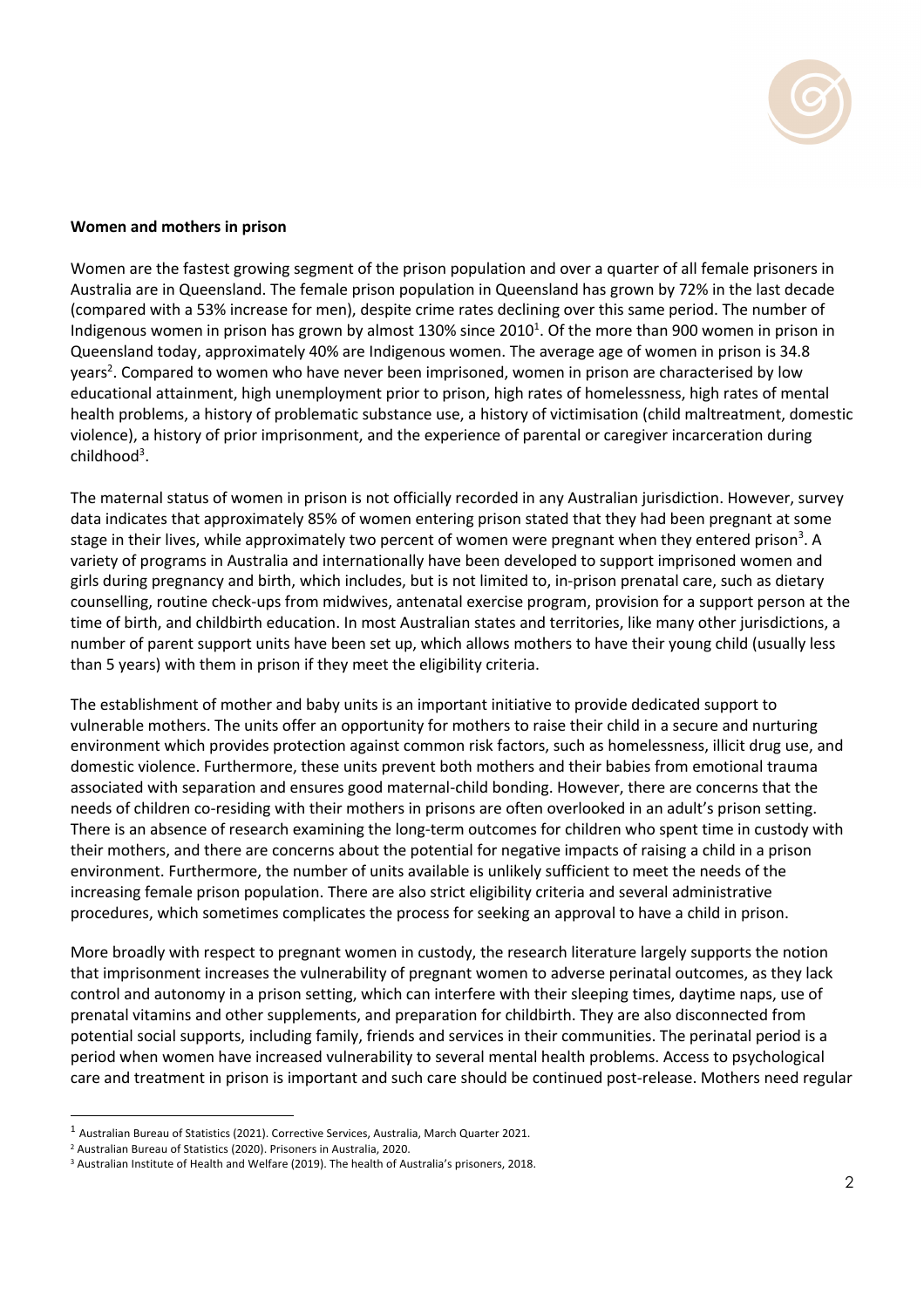

screening against postpartum depression and other mental health issues, for prompt identification and referral to appropriate mental health services.

For most pregnant women in prison, childbirth can be a stressful and anxiety-provoking experience. Women who are pregnant in prison do not have control over their birthing experience, including choice of birthing facilities, healthcare provider, or engagement in cultural practices<sup>4</sup>. These women often do not know what to expect during and immediately after childbirth. They are concerned about the placement of their children after birth, and for women who are not allowed to return to custody with their newborn infant, separation adds to their distress and can interfere with breastfeeding. In addition, other barriers to breastfeeding include a lack of child-friendly spaces for breastfeeding in prison, limited options for breast pumping and storage equipment, and limited knowledge on the importance of breastfeeding and proper breastfeeding techniques.

To ensure maximal benefit for both mother and her child, it is necessary to provide continuity of care to pregnant women before, during, and after their time in custody, addressing their multiple intersecting needs, such as domestic violence, substance abuse, physical and mental health issues, connection to culture, housing, employment, and education and training. Prison-based prenatal care services, including mental health services, should be sufficiently available, accessible, ensure good quality care to all without discrimination, culturally appropriate, and offer relevant information for making informed choices. As every pregnancy and childbirth experience is different, and there is no one-size-fits-all approach, programs need to be tailored to meet individual needs.

## **Challenges for women leaving prison**

After release from prison, establishing a non-offending life is extremely difficult as women typically face multiple intersecting challenges, including finding safe and secure housing, sourcing an income, gaining employment, fulfilling post-release administrative requirements, and obtaining necessary healthcare.<sup>5</sup> While in prison, many women have lost everything. If they had a house, they often lose it, as they can't pay the rent, and no one can pay it for them. They can't afford to store their belongings, and they often have no-one to do it for them. At times, their children are left to pack up their mother's things. But many women tell us that their belongings are simply stolen or thrown out. Mothers leave prison with nothing more than the clothes they arrived in.

For many mothers, a key priority is reuniting with children or engaging with child protection services to regain the primary care of their children. This can be especially challenging for mothers who are not able to simultaneously secure safe housing and adequately furnish their home. In the absence of adequate housing or income, women return to violent partners or are forced to settle for share housing where drug dealing, substance use, and antisocial behaviour are common, and where mothers are unable to safely reunite with their children. These circumstances can worsen women's existing health and social problems and can increase the likelihood of re-offending.<sup>6</sup>

## **What do we know about what works for women leaving prison?**

<sup>4</sup> An example of culturally appropriate care: https://clinicalexcellence.qld.gov.au/showcase/documentaries/stories/waijungbah-jarjums.html <sup>5</sup> Gill & Wilson (2017). Improving the success of reentry programs: Identifying the impact of service-need fit on recidivism. *Criminal Justice and Behavior, 44* (3), 336-359; HU, Jurgutis, Edwards, O'Shea, Regenstreif, Bodkin, et al. (2020). "When you first walk out the gates…where to [you] go?": Barriers and

opportunities to achieving continuity of health care at the time of release from a provincial jail in Ontario. PLoS ONE, 15(4), e0231211.<br><sup>6</sup> Myers, Segal, Lopez, Li & Preen (2017). Impact of family-friendly prison policie and their dependent children: a cohort study protocol. *BMJ Open, 7*, e016302.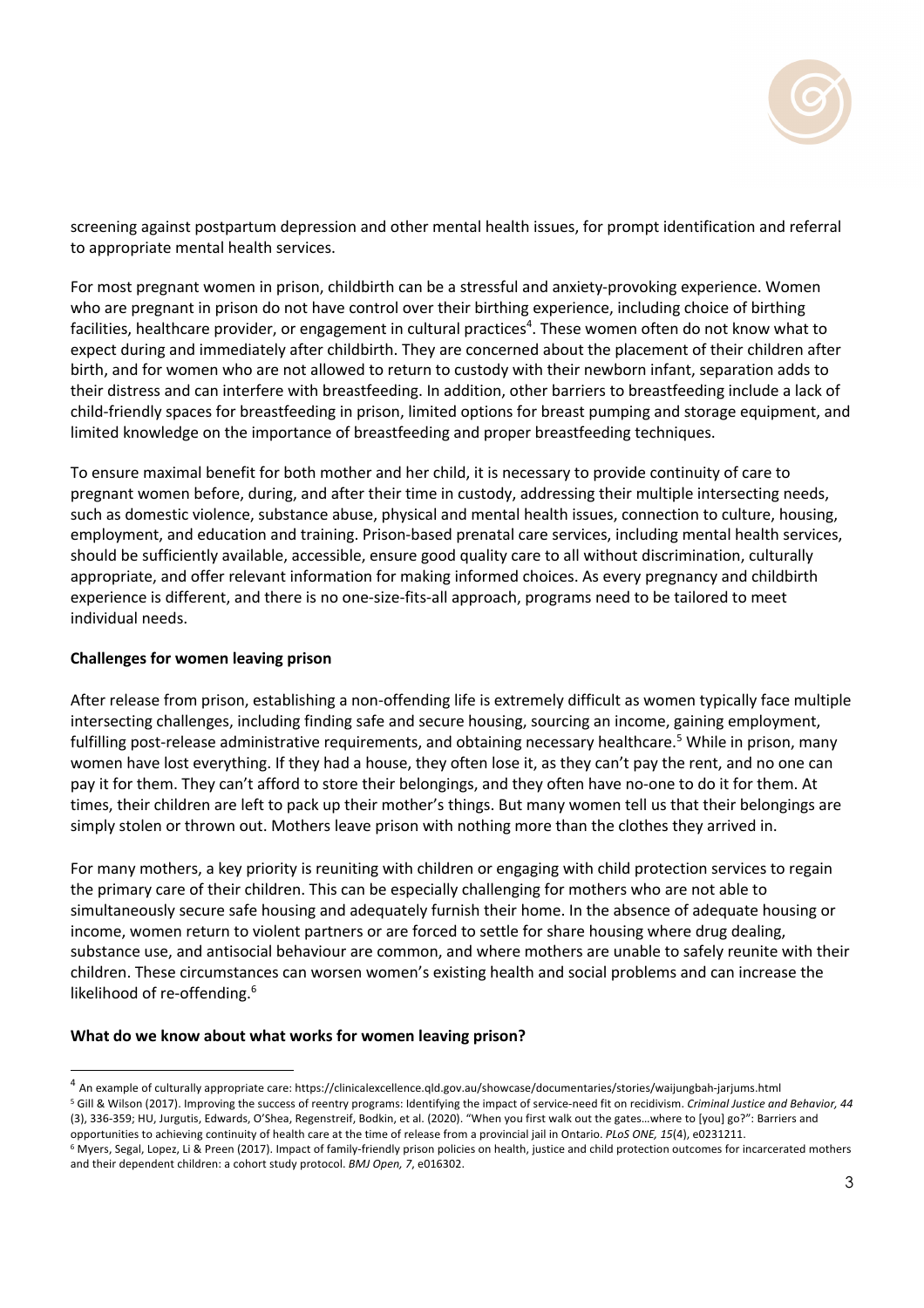

There is a stark absence of evidence in Australia and internationally regarding how to reduce recidivism in women leaving prison and how to reduce intergenerational transmission of disadvantage, risk and offending. Where programs are evaluated, the common practice is to evaluate outcomes at the conclusion of the program. Unfortunately, without adequate baseline measures and relevant data being collected throughout the program, it is impossible to determine whether the program is effective, whether the program was delivered as intended, and which elements of the program contributed to change. Instead, evaluators tend to resort to asking participants and staff whether they felt the program worked. This does not provide any rigorous, objective evidence about the program and whether it was effective. Worse still, evaluators may miss evidence that the program worsened conditions and outcomes for some participants.

Historically, approaches to supporting women experiencing incarceration and returning to the community have been small scale and only available for a short period (up to six months) post-release, which is insufficient given the complexity and pervasiveness of the risks and challenges faced by these women and their children. None have been formally evaluated or published in a peer-review journal (and therefore subjected to methodological scrutiny nor scientific rigor), and there is limited evidence on best practice to guide program delivery<sup>7</sup>. This leaves government agencies bereft of evidence on which to base investment decisions. It also makes it difficult for service delivery agencies to improve practice in an evidence-based manner.

Internationally, programs developed and delivered to parents in prison are typically designed to improve parenting skills and improve relationships between parents and their children. They generally focus on increasing parents' knowledge about child development and skill building around parenting. Although there is some evidence that these programs are effective in a prison setting, there is little evidence that they translate to improved practices after a parent is released from prison<sup>8</sup>. There is therefore growing recognition that for programs to be effective and lead to real change after a parent is released from prison, they need to be:

- 1. Holistic in their approach (address not just parenting skills but also mental health needs, substance use problems, housing needs, etc);
- 2. Multisystemic, working across the multiple developmental systems that parents and children have contact with (e.g., prisons, family, schools, community, employment, multiple agencies, and service providers); and
- 3. Work with parents and their children during the custody period and for a substantial period (i.e., years not months) after release.

# **What could be done better?**

Recidivism rates are high in part because short-term solutions don't work to address and overcome the entrenched disadvantage and harm experienced by women prior to their incarceration. Analysis of Queensland Corrective Services administrative data found that 36% of women re-offended within six months and 50% in their first-year post-release.<sup>9</sup> It is clear that the factors that predict returning to prison cannot be readily

<sup>7</sup> Programs for incarcerated mothers and their children: List of active programs across Australia, July 2021:

https://www.transformingcorrections.com.au/active-programs-for-incarcerated-mothers-and-their-children/ <sup>8</sup> Surratt, H. L. (2003). Parenting attitudes of drug-involved women inmates. The Prison Journal, 83(2), 206-220. https://doi.org/10.1177/0032885503083002006

<sup>9</sup> De Rooy, K., Bennett, S., & Sydes, M. (2019). Women Released From Custody: Investigating Risk Factors and Reoffending. *International Journal of Offender Therapy and Comparative Criminology*, *63*(13), 2239–2263.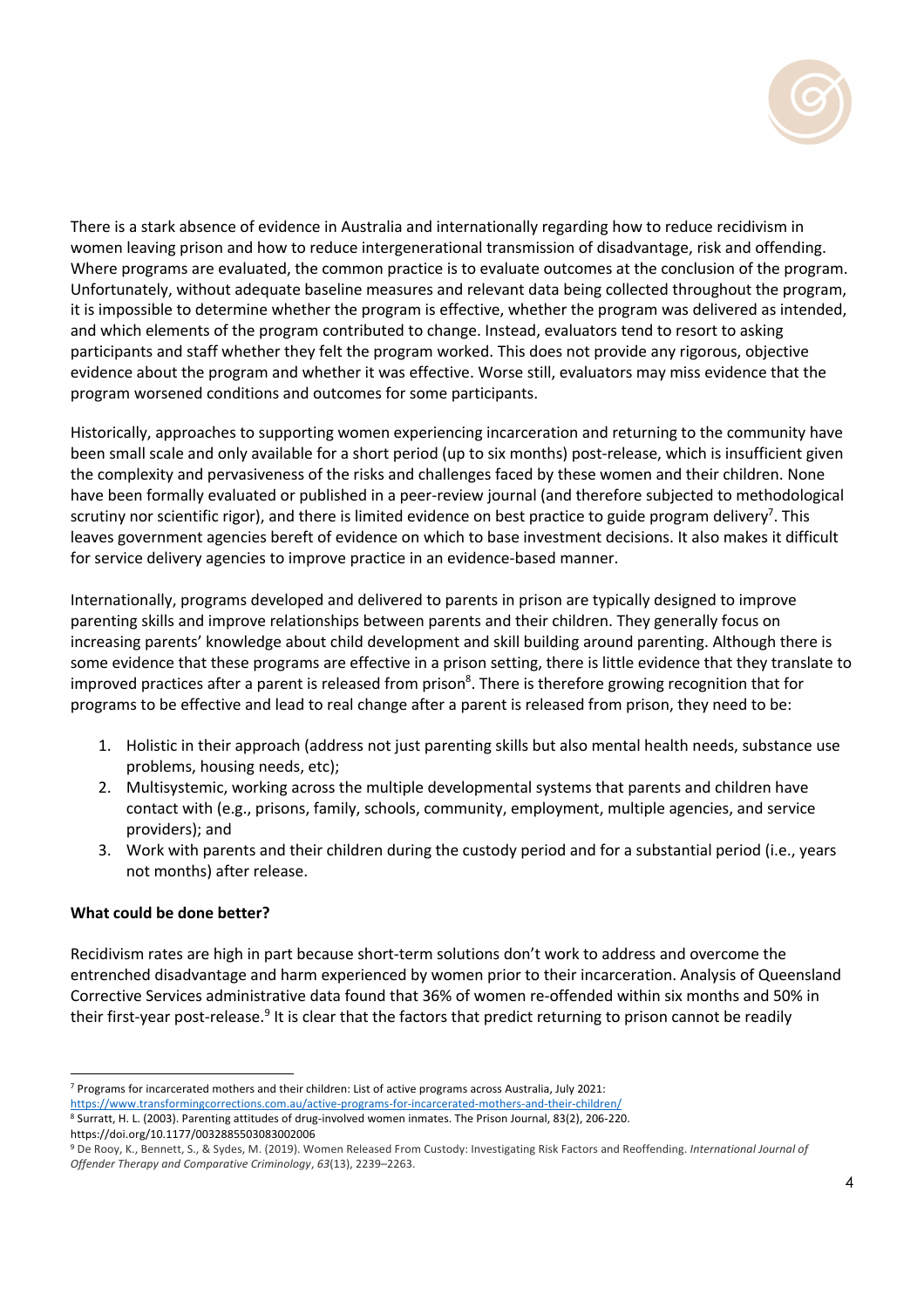

addressed with short-term or crisis-driven interventions.<sup>10,11</sup> Rather, long-term, holistic, supportive interventions are required that facilitate the development of warm, positive, and trusting therapeutic relationships and are tailored according to the needs of each woman. $4,12$ 

Further, successful integration in the community is not a goal that can be achieved with some fragmented interventions focusing on a few outcomes.<sup>13</sup> Opportunities for intervention are missed by siloed service delivery systems, and they can perpetuate disadvantage due to being complex and hard to navigate. Currently there is a lack of cross-agency collaboration and consistency.

Programs also need to embed culturally responsive ways of engaging with mothers who are incarcerated, particularly with Indigenous mothers. Indigenous mothers have unique cultural experiences of mothering. Incarceration disrupts mothering roles and practices, kinship connections, and removes Indigenous women from contributing within their community<sup>14</sup>. Programs and policies need to account for and support these differences by prioritising practices that empower Indigenous women and supporting Indigenous women and mothers in responding to their needs and aspirations $15$ .

## **The TCTL Project: Our key findings**

As part of the TCTL project we conducted a series of workshops with mothers in prison and various stakeholders across the correctional system, state government, and the not-for-profit sector. Our aim was to better understand the current problems being experienced by imprisoned women within the correctional system, and across government and non-government organisations, that contribute to high recidivism rates and perpetuate disadvantage and offending across generations within families. In addition to these workshops, extensive consultation was carried out with personnel from all levels of Queensland Corrective Services as well as with community service providers.

Our first workshop series focused on understanding mothers' needs while in prison, during release and over the longer term, as well as understanding what barriers were preventing them from obtaining the support they needed. We talked with both mothers in prison and community stakeholders. While their contributions were extensive, the key areas where mothers most needed support could be summarised as:

- 1. Help in maintaining, repairing and rebuilding relationships with children and having the opportunity and ability to positively contribute to their development;
- 2. Help in healing and changing while in prison; and
- 3. Support to stay out of prison after release.  $16$

<sup>10</sup> Scott, C. K., Grella, C. E., Dennis, M. L., & Funk, R. R. (2016). A Time-Varying Model of Risk for Predicting Recidivism among Women Offenders over 3 Years Following Their Release from Jail. *Criminal Justice and Behavior*, *43*(9), 1137–1158.

<sup>11</sup> Thomas, E. G., Spittal, M. J., Heffernan, E. B., Taxman, F. S., Alati, R., & Kinner, S. A. (2016). Trajectories of psychological distress after prison release: Implications for mental health service need in ex-prisoners. Psychological Medicine, 46(3), 611–621.<br><sup>12</sup> Frye, S., & Dawe, S. (2008). Interventions for women prisoners and their children in the post-release period. Clinic

<sup>13</sup> Burch, M. (Re)entry from the Bottom Up: Case Study of a Critical Approach to Assisting Women Coming Home from Prison. *Crit Crim* **25,** 357–374 (2017). https://doi-org.libraryproxy.griffith.edu.au/10.1007/s10612-016-9346-3

<sup>14</sup> Jones, J., Wilson, M., Sullivan, E., Atkinson, L., Gilles, M., Simpson, P. L., Baldry, E., & Butler, T. (2018). Australian Aboriginal women prisoners' experiences of being a mother: A review. *International Journal of Prisoner Health*, *14*(4), 221–231. https://doi.org/10.1108/IJPH-12-2017-0059 <sup>15</sup> Anthony, T., Sentance, G., & Behrendt, L. (2021). "We're not being treated like mothers": Listening to the stories of First Nations mothers in prison. *Laws*, *10*(3), 74. https://doi.org/10.3390/laws10030074

<sup>&</sup>lt;sup>16</sup> The needs of mothers before, during and after imprisonment: Summary findings from Workshop Series 1: https://www.transformingcorrections.com.au/wp-content/uploads/2021/05/TCTL-Fact-Sheet-updated-final.pdf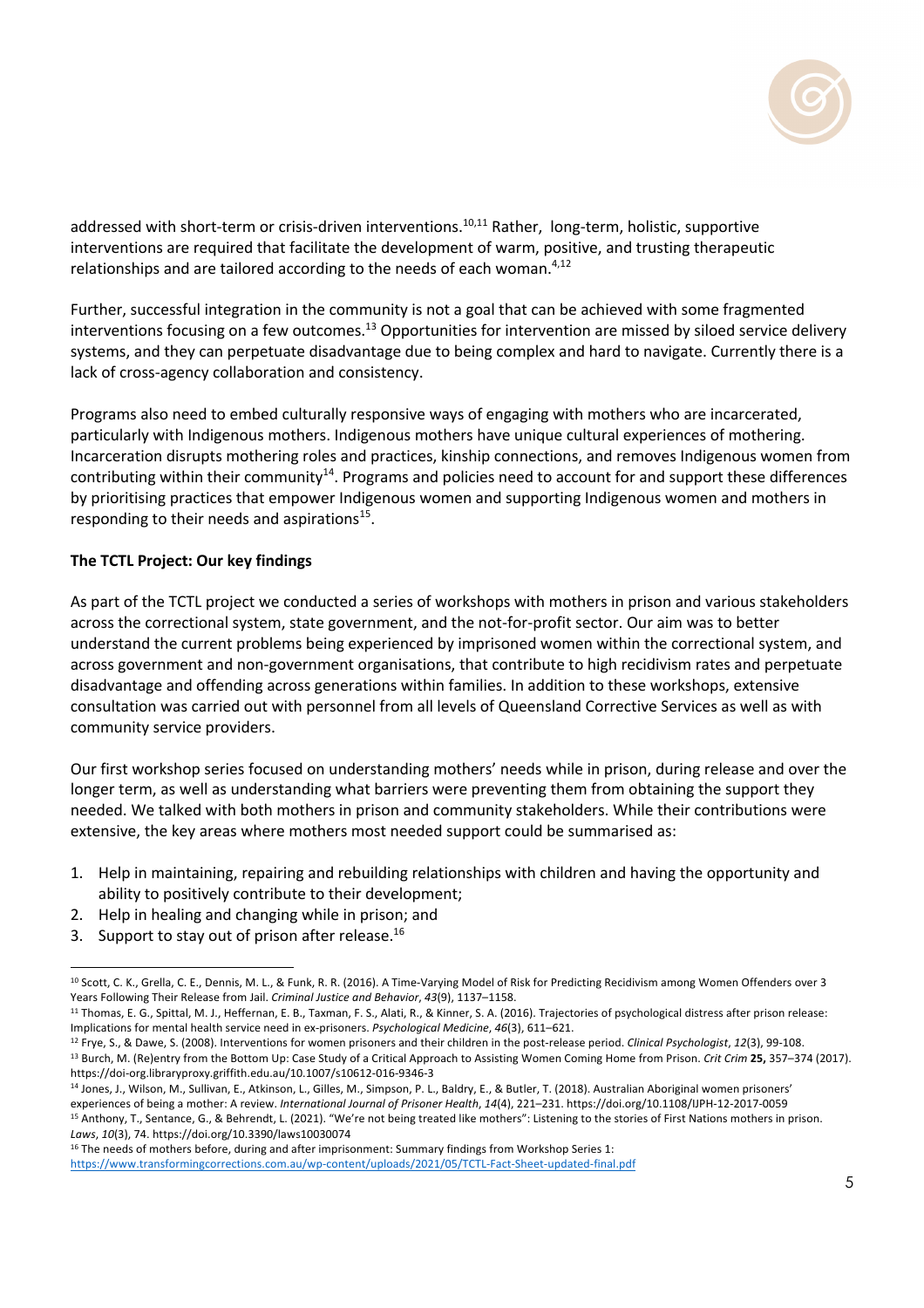

Drawing our findings together from these workshops, and using our knowledge of the current research literature, we developed a preliminary model of support for mothers in prison and their children. We conducted another workshop series with mothers in prisons across Queensland and asked them for feedback on the model $17$ . They identified the essential elements as including:

- individual case planning
- continuity of care with one support worker engaging with them during prison and after release
- a focus on reconnecting with children where possible
- the importance of support also being available for their children
- support to work with Child Safety
- skill building (communication, life skills, relationship skills, parenting skills)
- access to individual psychological support to address trauma and mental health issues.

Our second workshop series was conducted with a wide variety of stakeholders and focused on identifying and understanding what happens to children and young people when a mother goes to prison $^{18}$ . Using scenarios as stimuli, we asked our participants to identify missed opportunities for support and interventions and to identify who would be responsible for providing those services, if they already existed. The workshops revealed multiple missed opportunities to support children and young people, a siloing of services and government practice, a lack of knowledge of available services, reluctance to share information across agencies to assist case planning for fear of breaching privacy legislation, a need for someone to help navigate children and young people (and their families) through the complex myriad of services and government systems that exist, as well as a desire to break down system barriers to enable a more holistic approach to supporting children and young people.

Through our project we identified both *system barriers* to making progress towards change, as well as the *need for targeted support* to meet the individual needs of incarcerated mothers and their children. Based on our findings, we argue that:

1. **System change must be one component of any work going forward and needs to be directed and supported by senior executives in government and NGO's.** Many of the problems that mothers experience in prison, in terms of connecting with their children (especially those under orders with Child Safety) and preparing for release, are the result of system barriers and the siloed approach within which government departments operate. Co-ordinating strategies and accessing support across the various departments is an almost impossible task, made more complex by imprisonment. Service providers, even those within government, also struggled to work effectively across departments and other agencies. Creating pathways for improved information exchange, removing unnecessary barriers, modifying policies and procedures for effective cross-agency collaboration, strengthening partnerships with Indigenous organisations, and developing opportunities for relationship building across services are all necessary steps in developing the integrated service provision that incarcerated mothers and their children need.

<sup>17</sup> Did we get this right? Feedback from mothers in prison on a new model of support: Summary findings from Workshop Series 4: https://www.transformingcorrections.com.au/wp-content/uploads/2021/10/TCTL-Summary-of-Findings-from-Workshop-4-web-version.pdf <sup>18</sup> Understanding the needs of children and young people who experience maternal imprisonment: Summary findings from Workshop Series 2. https://www.transformingcorrections.com.au/wp-content/uploads/2021/07/TCTL-Summary-of-Findings-from-Workshop-Electronic-version.pdf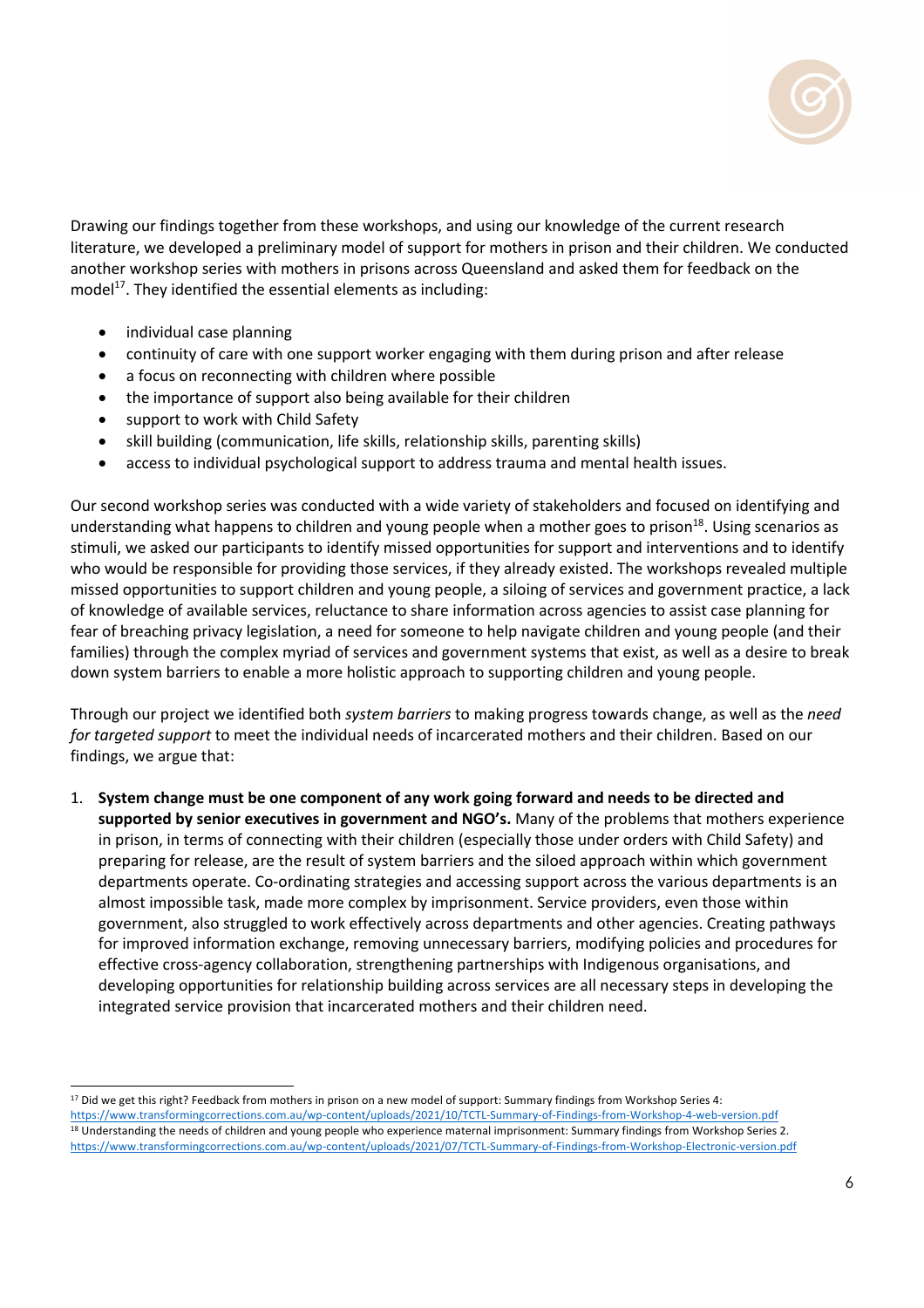

- 2. **It is important to create opportunities for practitioners to come together from multiple levels in the system to exchange information and collaborate.** During our community stakeholder workshops we observed that these workshops served as opportunities for our participants to connect with other service providers across the sector. We witnessed a sharing of information about services, exchanges of contact details or referrals to key people, and recommendations of useful resources. Some participants developed a greater awareness about the multi-faceted impacts of maternal incarceration on the women themselves as well as their children, others shared suggestions for best practice, and all participants were encouraged to forge stronger connections across agencies. These additional benefits that arose through the workshops highlighted to us the importance of creating opportunities for practitioners to come together in a relatively structured way to discuss best practice, to foster collaborative case planning and appropriate referrals, to engage in information exchange, to form stronger cross-agency partnerships, and to engage in professional development.
- 3. **System navigation, continuity of care, and a strong therapeutic relationship are critical mechanisms for changing and improving the lives of incarcerated mothers and their children.** Our workshops with both mothers in prison and community stakeholders laid bare the almost impossible task that mothers and children face when trying to navigate agencies and departments to access much needed supports or to advocate in their best interests. Community stakeholders agreed that families could not do it on their own, but neither did they see their own organisation as taking the lead as system navigators. Mothers in prison face the challenge of reaching out for help from prison but are also reluctant to keep trying to reach out when they must constantly retell their personal and often traumatic life histories, when they can't find the right person to talk to, and when they don't get the support they need. They also wanted someone to talk to that they could trust, who would know their life story and their needs, that would be there for a significant period of time, who would help them develop goals and work towards them, and who would help them navigate their way through complex systems and policies in order to succeed upon release from prison.
- 4. **Investment in research, data collection, and data linkage are required to develop an evidence-base for what works for whom and in what contexts in relation to reducing recidivism for women in the correctional system and breaking the intergenerational cycle of offending and disadvantage.** As previously noted, there are no formal peer-reviewed evaluations available on existing programs for women in prison in Australia (and limited international evaluations), nor is there evidence of best practice to guide investment in these programs. There are also key gaps in knowledge in Australia and internationally regarding maternal imprisonment and the development and wellbeing of children with a mother in prison, along with understanding how to achieve sustainable change in social service delivery systems.

# **The potential cost-effectiveness of a holistic, multisystemic, long-term program of support**

Imprisonment, youth justice, and child protection cost Australian governments billions of dollars annually. Research has demonstrated that having a mother imprisoned makes matters worse for most children, in addition to the disadvantage and adversity that many of these children have already experienced. Australian research shows that for children with a history of maternal imprisonment, more than half had contact with the child protection system by their second birthday.<sup>19</sup> Rates of children being formally placed outside of the home were 27 times higher for Indigenous children and 110 times higher for non-Indigenous children, compared to

<sup>&</sup>lt;sup>19</sup> Dowell, Meija, Preen & Segal (2018). Maternal incarceration, child protection, and infant mortality: a descriptive study of infant children of women prisoners in Western Australia. Health and Justice, 6. https://doi.org/10.1186/s40352-018-0060-y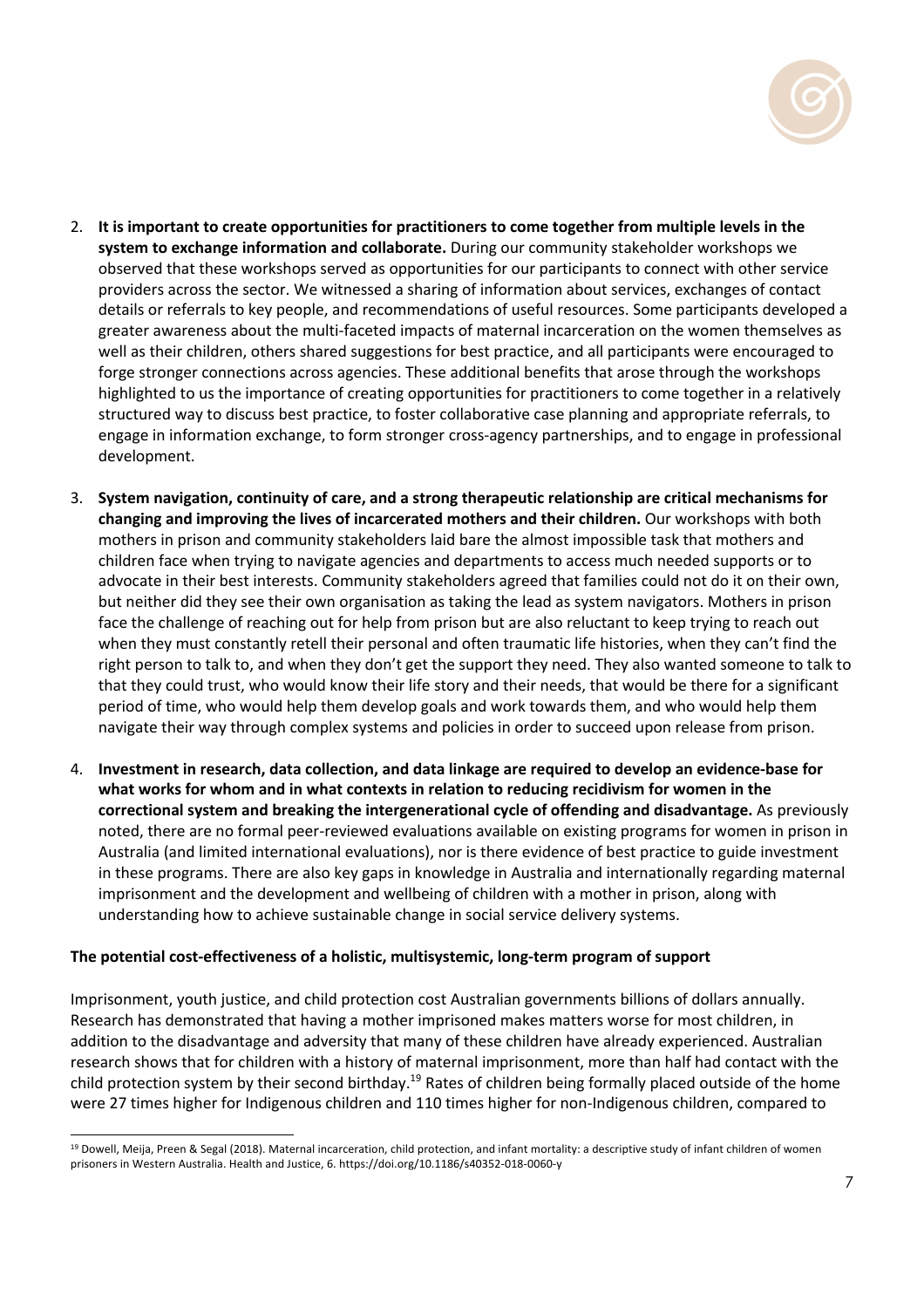

children whose mothers had no prison history.<sup>20</sup> We know from numerous studies, including our own data here in Queensland, that child maltreatment and out of home care are risk factors for later offending.<sup>21</sup>

Maternal incarceration also tends to be a compounding factor of adverse life experiences for the mother and her children, family and community. Detrimental impacts of parental incarceration on children include stigmatisation, behavioural and mental health issues, and poor school performance, early school leaving and early pregnancy.<sup>22</sup> It is not surprising then that longitudinal research, such as the Cambridge Study in Delinquent Development, has shown that children with a mother who has offended are at increased risk of conviction themselves; and the risk seems to be higher for their daughters compared to their sons.<sup>23</sup>

Reducing the number of mothers returning to custody, extending the time between their periods of imprisonment, and reducing the number of children with an incarcerated mother would significantly improve the quality of life for mothers, their families, and communities. Monetarily, savings would far exceed the cost of delivering a multimodal, multisystemic, long-term program of support for mothers in custody, and leaving custody, and their children. For example, increasing the number of days before returning to prison from 230 days (the status quo) to 260 days for just 66 women, saves approximately \$600,000. Increasing days out of prison by a year saves \$7 million<sup>24</sup>.

There would also be benefits from the reduced burden experienced by other parts of the criminal justice system, such as police and courts, and by victims who would otherwise have been harmed. Further downstream economic benefits will come from better employment and education outcomes for both mothers and children, leading to greater participation in employment across generations. Proposed system changes would also produce efficiencies by breaking down the silos that currently hamper multi-agency coordination and result in delays, duplication, and unnecessary complexity across the entire service system.

## **Conclusion**

We have identified four main areas where there is significant need and scope for improvements with respect to women in the criminal justice system. Such transformation would reduce harm to mothers experiencing incarceration, and their children, and support women to exit the criminal justice system and prevent their return. The following actions from government are urgently needed:

1. **Reduce female incarceration rates** at the front and back end of the system by reforming restrictive sentencing, bail and parole provisions. Provide more community-based options and direct resources to support women to remain in the community, recognising women's life histories of disadvantage, trauma and adversity, their maternal responsibilities, and cultural roles in communities.

<sup>24</sup> Costed at \$302 per day for 66 women.

<sup>20</sup> Dowell et al. (2018). As above.

<sup>21</sup> Stewart, Livingston & Dennison (2008). Transitions and turning points: Examining the links between child maltreatment and juvenile offending. *Child Abuse and Neglect, 32*(1), 51-66. Hurren, Stewart, & Dennison (2017). Transitions and turning points revisited: A replication to explore child maltreatment and youth offending links within and across Australian cohorts. Child Abuse and Neglect, 65, 24-36.<br><sup>22</sup> Newman et al., 2011: Poehlmann-Tynan & Turney (2021). A developmental perspective on children with incarcerated paren

*Perspectives, 15,* 3-11.<br><sup>23</sup> Auty, Farrington & Coid (2015). The intergenerational transmission of criminal offending: Exploring gender-specific mechanisms. *British Journal of Criminology, 57*(1), 215-237. Doi:10.1093/bjc/azv115